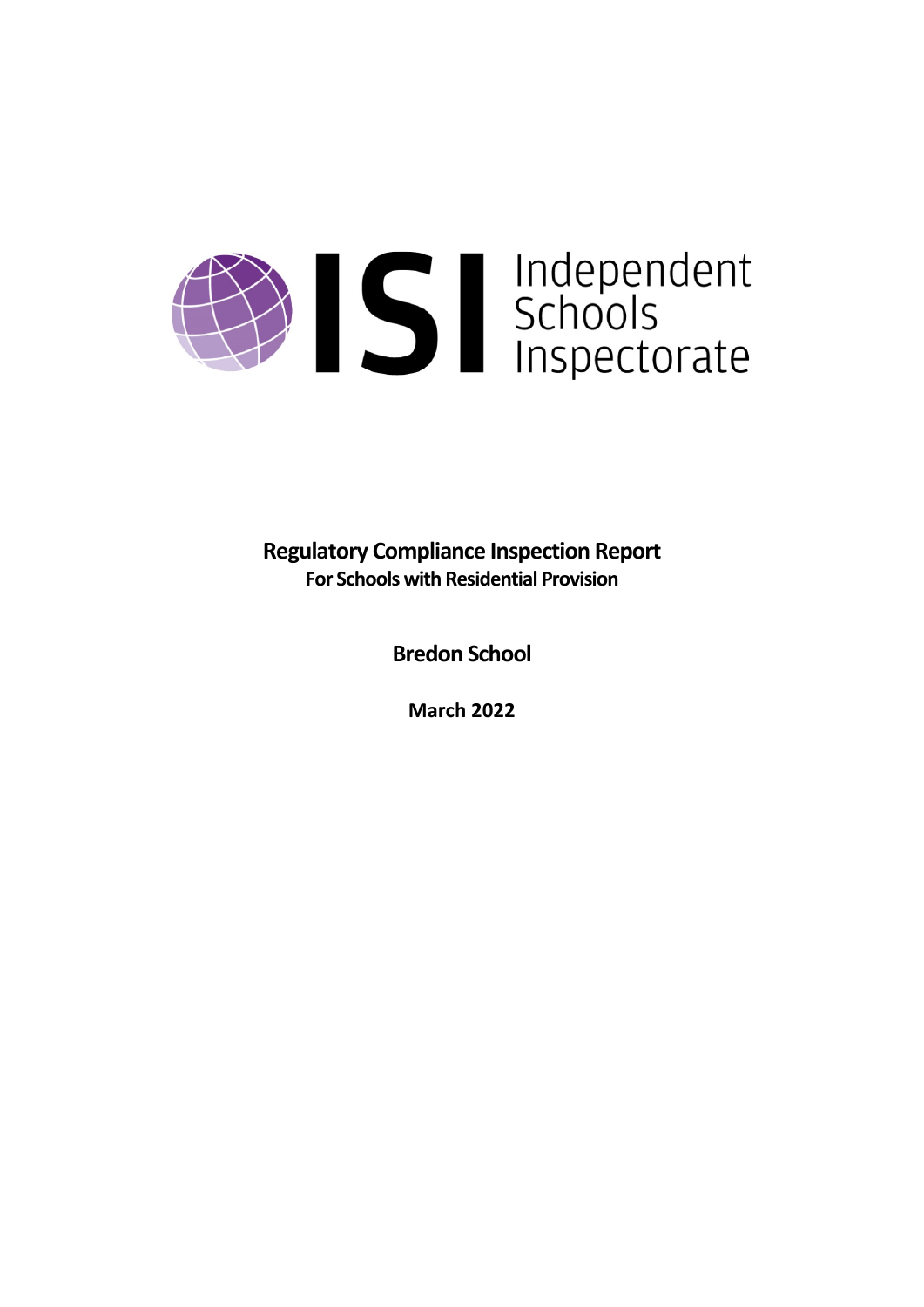## **Contents**

|    | <b>School's Details</b>                                              | 3 |
|----|----------------------------------------------------------------------|---|
| 1. | <b>Background Information</b>                                        | 4 |
|    | About the school                                                     | 4 |
|    | What the school seeks to do                                          | 4 |
|    | About the pupils                                                     | 4 |
| 2. | <b>Regulatory Compliance Inspection</b>                              | 5 |
|    | <b>Preface</b>                                                       | 5 |
|    | <b>Key findings</b>                                                  | 6 |
|    | PART 1 - Quality of education provided                               | 6 |
|    | PART 2 - Spiritual, moral, social and cultural development of pupils | 6 |
|    | PART 3 - Welfare, health and safety of pupils                        | 6 |
|    | PART 4 – Suitability of staff, supply staff, and proprietors         | 6 |
|    | PART 5 - Premises of and accommodation at schools                    | 7 |
|    | <b>PART 6 - Provision of information</b>                             | 7 |
|    | PART 7 - Manner in which complaints are handled                      | 7 |
|    | PART 8 - Quality of leadership in and management of schools          | 7 |
| 3. | <b>Inspection Evidence</b>                                           | 8 |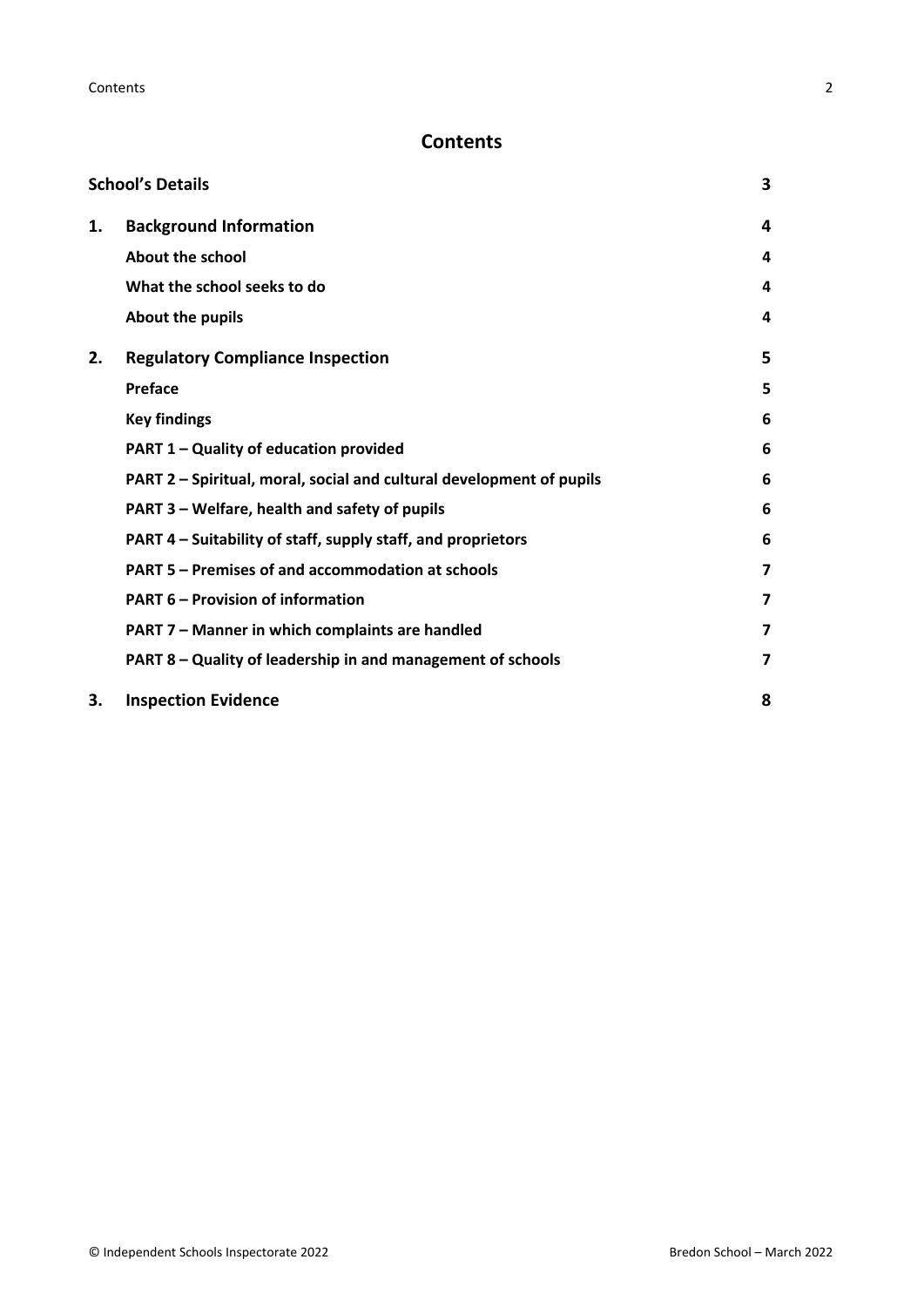| <b>School</b>            | <b>Bredon School</b>          |     |                 |     |
|--------------------------|-------------------------------|-----|-----------------|-----|
| <b>DfE</b> number        | 885/6023                      |     |                 |     |
| <b>Address</b>           | <b>Bredon School</b>          |     |                 |     |
|                          | <b>Pull Court</b>             |     |                 |     |
|                          | <b>Bushley</b>                |     |                 |     |
|                          | Tewkesbury                    |     |                 |     |
|                          | Gloucestershire               |     |                 |     |
|                          | <b>GL20 6AH</b>               |     |                 |     |
| <b>Telephone number</b>  | 01684 293156                  |     |                 |     |
| <b>Email address</b>     | admissions@bredonschool.co.uk |     |                 |     |
| <b>Headmaster</b>        | Mr Nick Oldham                |     |                 |     |
| Proprietor               | Cavendish Education Ltd.      |     |                 |     |
| Age range                | 7 to 18                       |     |                 |     |
| Number of pupils on roll | 236                           |     |                 |     |
|                          | Day pupils                    | 146 | <b>Boarders</b> | 90  |
|                          | <b>Juniors</b>                | 25  | <b>Seniors</b>  | 155 |
|                          | <b>Sixth form</b>             | 56  |                 |     |
| <b>Inspection dates</b>  | 23 to 25 March 2022           |     |                 |     |
|                          |                               |     |                 |     |

# <span id="page-2-0"></span>**School's Details**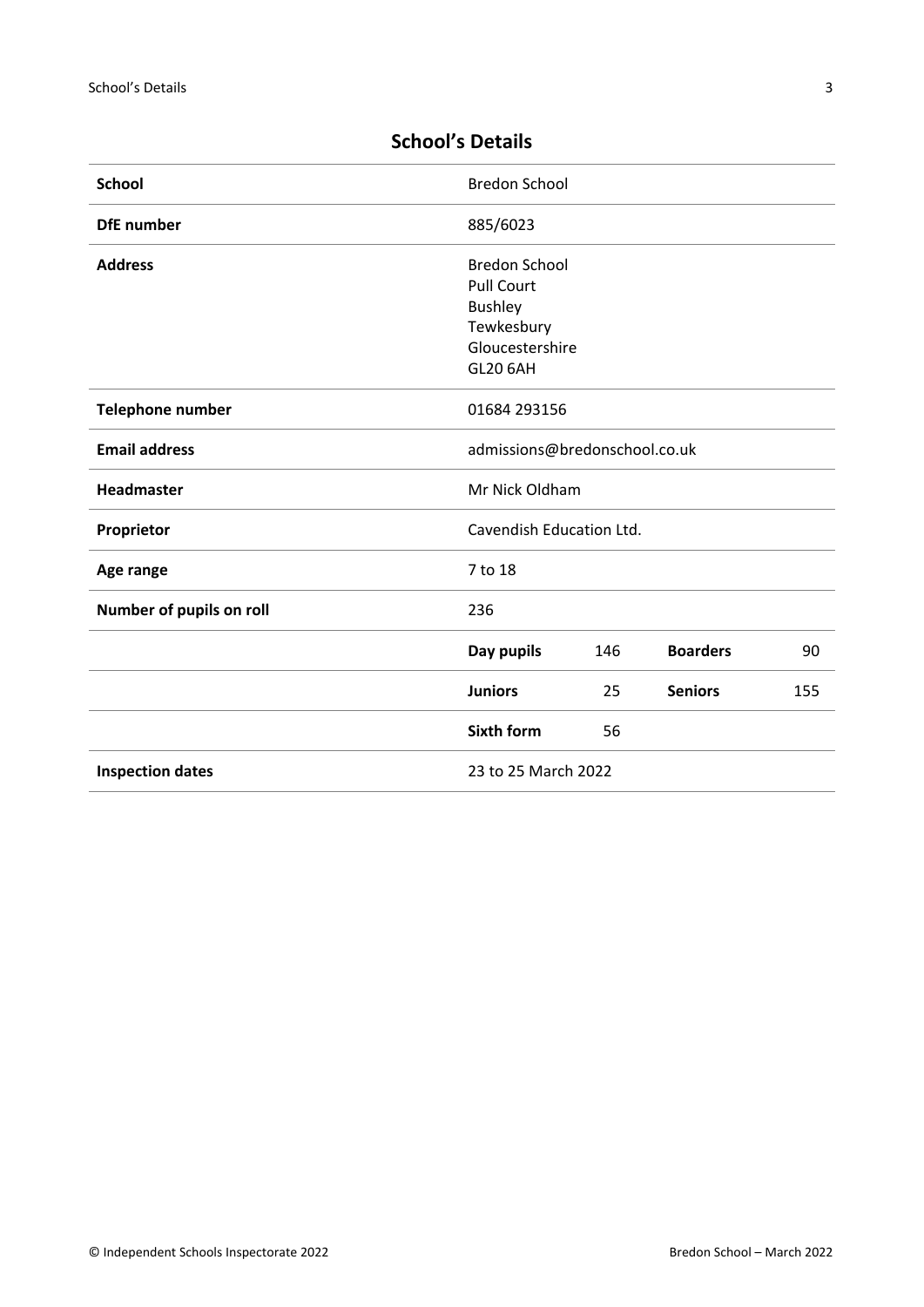## <span id="page-3-0"></span>**1. Background Information**

#### <span id="page-3-1"></span>**About the school**

- 1.1 Bredon School is an independent co-educational day and boarding school situated in a rural location in Tewkesbury. It opened in 1962 and since 2014 has been owned by Cavendish Education Ltd, whose board of directors provides oversight. The school specialises in educating pupils with dyslexia and a range of other learning difficulties but also admits pupils without these needs.
- 1.2 The school offers boarding from the age of nine. Boarding accommodation is provided in two houses, separately for male and female boarders. Boarding comprises full-time, weekday and flexible provision.
- 1.3 The inspection took into account the circumstances faced by schools during the COVID-19 pandemic and the restrictions imposed by government guidance at various points of the pandemic.

#### <span id="page-3-2"></span>**What the school seeks to do**

1.4 The school aims to promote a family ethos instilling empathy, acceptance and mutual respect so that each pupil feels valued and supported. It seeks to inspire pupils to participate in a wide range of outdoor educational activities throughout the rural setting. The school's objective is to challenge and support pupils to give them the confidence to be themselves, the competence to achieve, the creativity to shine and the character to succeed.

#### <span id="page-3-3"></span>**About the pupils**

1.5 Day pupils come from a wide area around the school. Boarders represent around 40% of all pupils, coming from families living throughout the UK, with a smaller number from overseas. Nationally standardised test data indicate that the ability of pupils in the senior school is below average compared to those taking the same tests nationally. The school has identified 198 pupils as having special educational needs and/or disabilities (SEND). Of these, 100 pupils have an education, health and care (EHC) plan. English is an additional language (EAL) for nine pupils whose needs are supported in the classroom and by specialist teaching.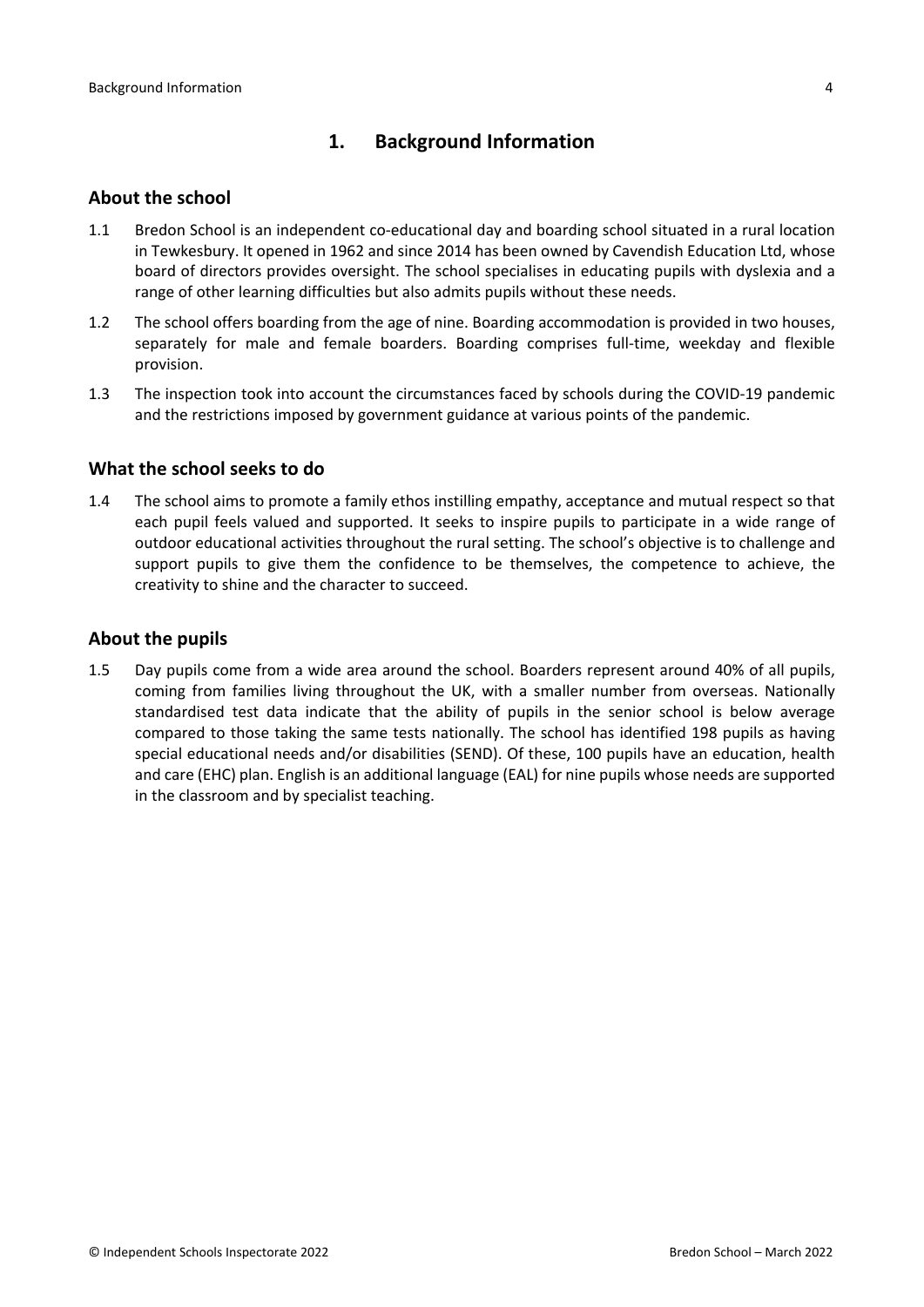## <span id="page-4-0"></span>**2. Regulatory Compliance Inspection**

#### <span id="page-4-1"></span>**Preface**

The Independent Schools Inspectorate (ISI) is approved by the Secretary of State to inspect schools which are, or whose heads are, in membership of the associations which form the Independent Schools Council (ISC) and report on the extent to which they meet the Independent School Standards ('the standards') in the Schedule to the Education (Independent School Standards) Regulations 2014, including the National Minimum Standards for Boarding ('boarding NMS'), where applicable. Additionally, inspections report on the school's accessibility plan under Schedule 10 of the Equality Act 2010 and the ban on corporal punishment under section 548 of the Education Act 1996. Inspections also comment on the progress made to meet any compliance action points set out in the school's most recent statutory inspection.

ISI inspections are also carried out under the arrangements of the ISC Associations for the maintenance and improvement of the quality of their membership.

**This is a COMPLIANCE ONLY inspection and as such reports only on the school's compliance with the standards, including the boarding NMS.** The standards represent minimum requirements and judgements are given either as **met** or as **not met**. All schools are required to meet all the standards applicable to them. Where the minimum requirements are not met, this is clearly indicated and the school is required to take the actions specified.

Inspections do not include matters that are outside of the regulatory framework described above, such as: an exhaustive health and safety audit; compliance with data protection requirements; an in-depth examination of the structural condition of the school, its services or other physical features; contractual arrangements with parents; an investigation of the financial viability of the school or its accounting procedures.

Inspectors may be aware of individual safeguarding concerns, allegations and complaints as part of the inspection process. Such matters will not usually be referred to specifically in published reports in this document but will have been considered by the team in reaching its judgements.

Links to the standards and requirements can be found here: The Education [\(Independent](http://www.legislation.gov.uk/uksi/2014/3283/contents/made) School Standards) [Regulations](http://www.legislation.gov.uk/uksi/2014/3283/contents/made) 2014, National Minimum [Standards](https://www.gov.uk/government/uploads/system/uploads/attachment_data/file/416186/20150319_nms_bs_standards.pdf) for Boarding Schools.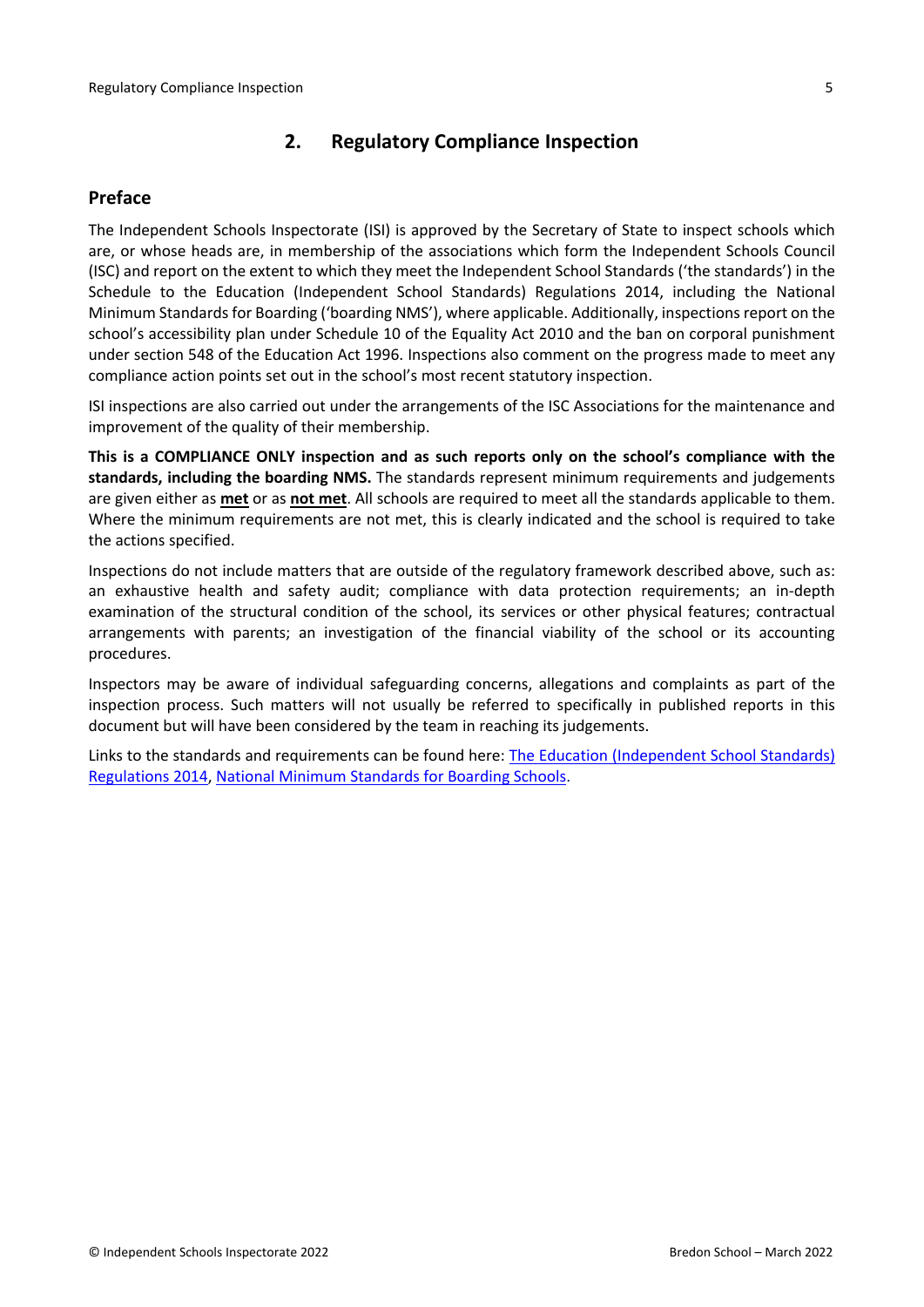## <span id="page-5-0"></span>**Key findings**

**2.1 The school meets the standards in the schedule to the Education (Independent School Standards) Regulations 2014, the National Minimum Standards for Boarding Schools 2015, and associated requirements, and no further action is required as a result of this inspection.**

## <span id="page-5-1"></span>**PART 1 – Quality of education provided**

- 2.2 In the junior school, the school's own framework for assessment confirms that teaching enables pupils to make good progress in the context of Part 1 paragraph 3(a).
- 2.3 Pupils take GCSE/A-level examinations in their final year at the school. The small numbers involved prevent reliable comparison with national averages, but inspection evidence confirms that teaching enables pupils to make good progress in the context of Part 1 paragraph 3(a).
- 2.4 The curriculum is documented, supported by appropriate plans and schemes of work for the pupils and covers the required breadth of material. The teaching enables pupils to make good progress, encompasses effective behaviour management and is supported by suitable resources. A suitable framework for the assessment of pupils' performance is in place.
- 2.5 Pupils receive relationships education in the junior school and relationships and sex education in the senior school, except in so far as they are lawfully excused. The school has consulted parents and published a written statement of its policy which has regard to the relevant statutory guidance.

#### **2.6 The standards relating to the quality of education [paragraphs 1–4] are met.**

#### <span id="page-5-2"></span>**PART 2 – Spiritual, moral, social and cultural development of pupils**

- 2.7 Principles and values are actively promoted which facilitate the personal development of pupils as responsible, tolerant, law-abiding citizens. Boarders' views are actively encouraged, and their opinions and concerns are appropriately considered by staff. Any prefect system operating in the school is suitably managed.
- **2.8 The standard relating to spiritual, moral, social and cultural development [paragraph 5] and NMS 17 and 19 are met.**

#### <span id="page-5-3"></span>**PART 3 – Welfare, health and safety of pupils**

- 2.9 Arrangements are made to safeguard and promote the welfare of pupils by meansthat pay due regard to current statutory guidance; good behaviour is promoted; bullying is prevented so far as reasonably practicable; health and safety requirements are met, including those relating to fire safety; provision is made for first aid. Pupils are properly supervised; admission and attendance registers are maintained, as required, and there is a strategic approach to risk assessment. A disability access plan is in place.
- **2.10 The standardsrelating to welfare, health and safety [paragraphs 6–16], the requirement of Schedule 10 of the Equality Act 2010, and the ban on corporal punishment undersection 548 of the Education Act 1996, and NMS 2–4, 6–12, 15 and 16 are met.**

#### <span id="page-5-4"></span>**PART 4 – Suitability of staff, supply staff, and proprietors**

2.11 The school makes appropriate checks to ensure the suitability of staff, supply staff and proprietors, and a register is kept as required. Visitors to boarding accommodation are appropriately supervised and the school's arrangements for guardianship are suitably managed.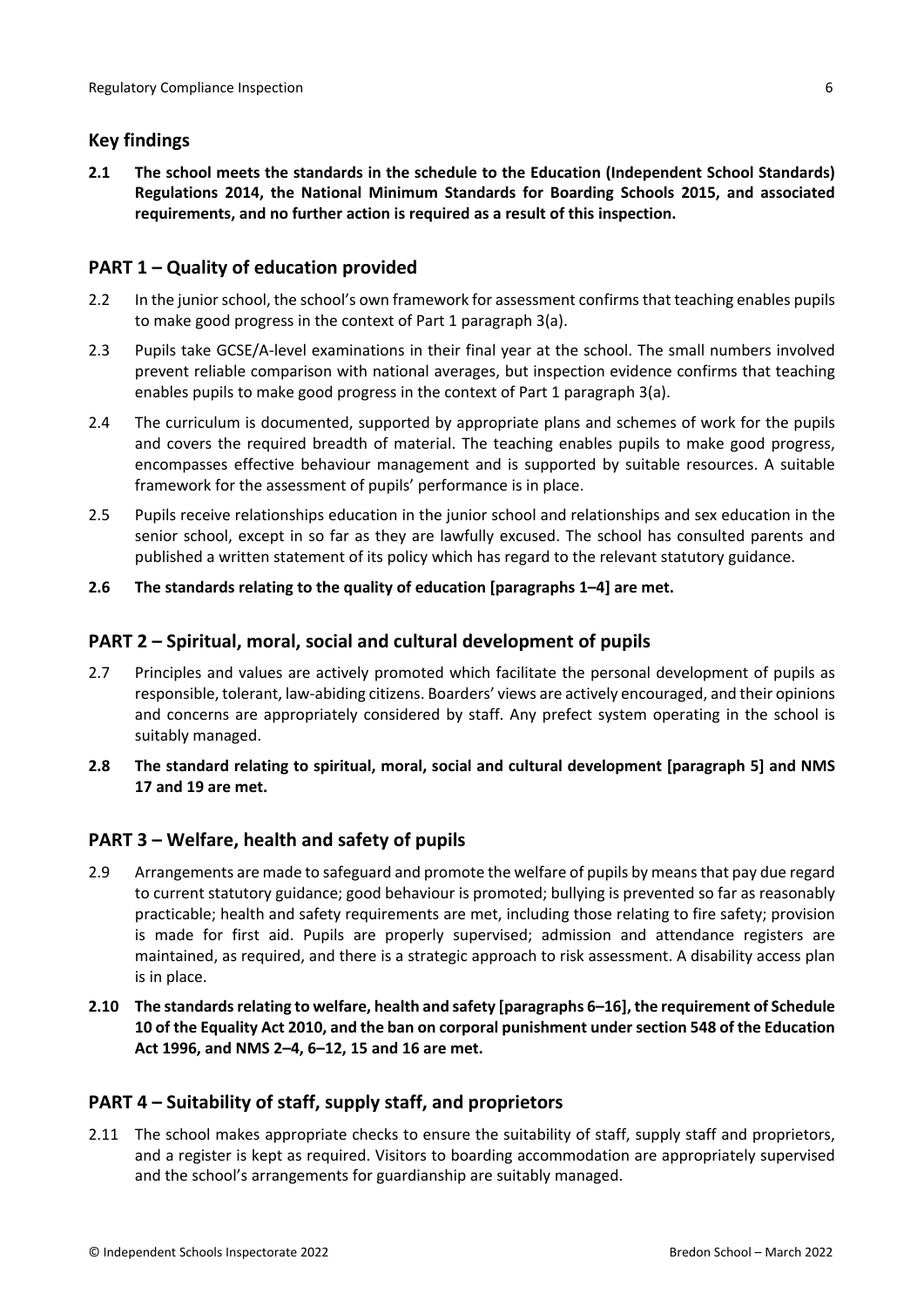**2.12 The standards relating to the suitability of those in contact with pupils at the school [paragraphs 17–21] and NMS 14 are met.**

## <span id="page-6-0"></span>**PART 5 – Premises of and accommodation at schools**

- 2.13 Suitable toilet and changing facilities, and showering facilities where required by the standard, and appropriate accommodation for pupils' medical and therapy needs are provided. The premises are maintained to a standard commensurate with health and safety; acoustics and lighting are appropriate; water provision is adequate. Suitable outdoor space is provided for physical education and outdoor play. Boarding accommodation is adequate for the needs of all boarders, and safeguards and promotes their welfare.
- **2.14 The standardsrelating to the premises and accommodation [paragraphs 22–31] and NMS 5 are met.**

## <span id="page-6-1"></span>**PART 6 – Provision of information**

- 2.15 A range of information is published, provided or made available to parents, inspectors and the Department for Education. This includes details about the proprietor, the ethos of the school and the curriculum, and of the school's arrangements for admission, behaviour and exclusions, bullying, health and safety, first aid, details of the complaints procedure, and the number of complaints registered under the formal procedure during the preceding school year, and the provision for any with education, health and care plans or English as an additional language. It also includes particulars of the school's academic performance during the preceding school year, inspection reports and (for parents only) a report at least annually of their own child's progress. The safeguarding policy is posted on the school's website. A suitable statement of boarding principles and practice is published by the school.
- **2.16 The standard relating to the provision of information [paragraph 32] and NMS 1 are met.**

#### <span id="page-6-2"></span>**PART 7 – Manner in which complaints are handled**

- 2.17 Parental complaints, if any, are handled effectively through a three-stage process, (informal, formal and a hearing before a panel of three, one of whom is independent of the school). Each stage has clear time scales, and at the third stage the panel can make findings and recommendations which are communicated to the complainant. Records are kept appropriately, including of any action taken, whether or not a complaint is successful, and identifying those relating to the boarding provision.
- **2.18 The standard relating to the handling of complaints [paragraph 33] and NMS 18 are met.**

## <span id="page-6-3"></span>**PART 8 – Quality of leadership in and management of schools**

- 2.19 The proprietor ensures that the leadership and management demonstrate good skills and knowledge, and fulfil their responsibilities effectively, so that the other standards are consistently met, and they actively promote the well-being of the pupils. Appropriate leadership and management of boarding ensure that the required policies and records are maintained and effectively monitored.
- **2.20 The standard relating to leadership and management of the school [paragraph 34] and NMS 13 are met.**